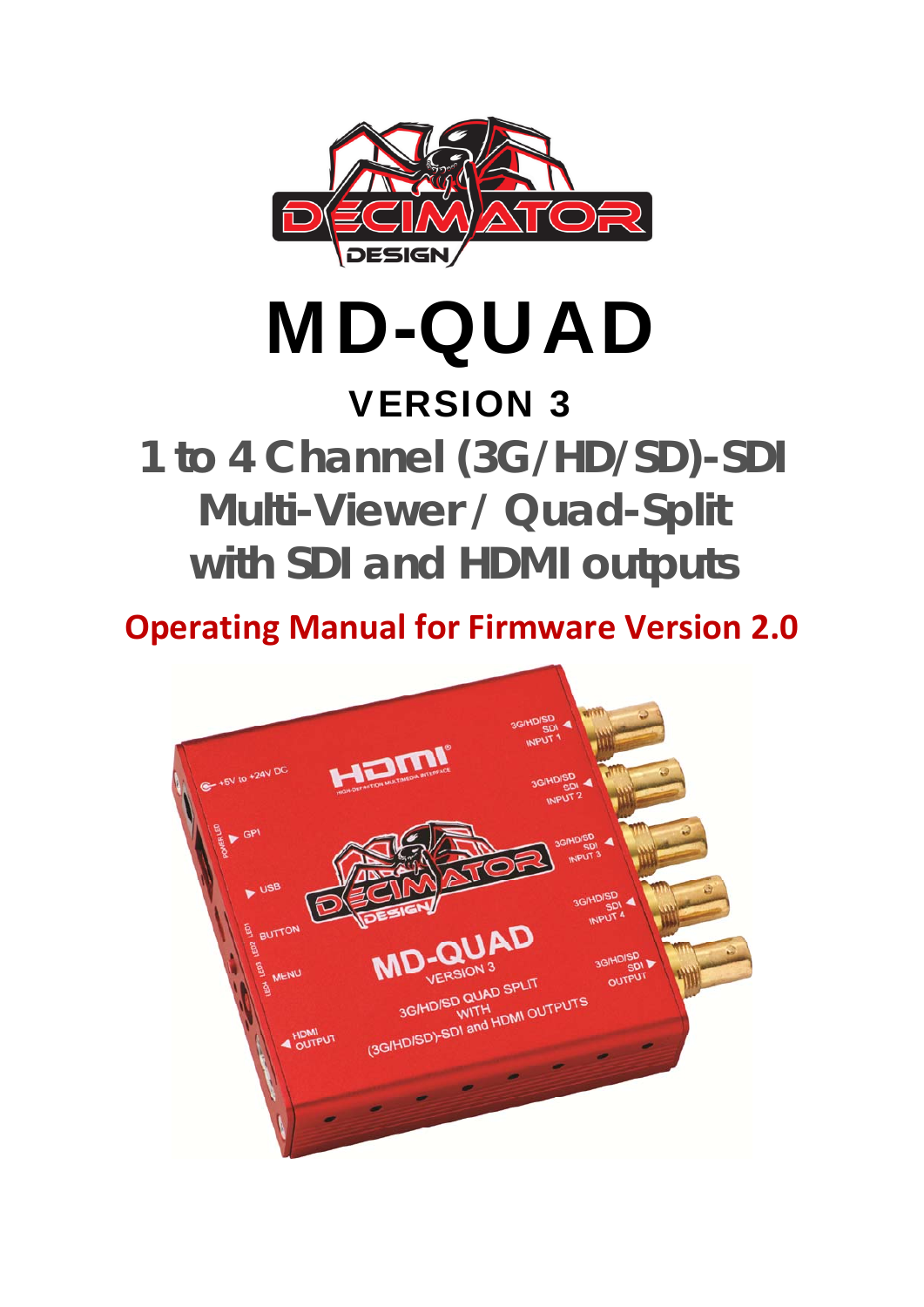# **MD‐QUAD 3 FIRMWARE VERSION 2.0 SETTINGS**

Please note: MD-QUAD 3 hardware has serial numbers starting with MQC.

The latest USB Control Software and Specifications for this product can be downloaded at: www.decimator.com

Use the rotary to select the menu and press the button to toggle the setting.

When the settings are changed the Power LED will change to Red and change back to Green when they are saved.

Defaults are highlighted.

# **For all Menu Subsets when Rotary = 0. Input Status (Button is disabled)**

|            |                       |      |       | <b>LED Status</b> |        |
|------------|-----------------------|------|-------|-------------------|--------|
| <b>LED</b> | <b>Description</b>    | Off  | Green | <b>Red</b>        | Orange |
|            | Input 1 Format Detect | None |       | HD                | 3G     |
|            | Input 2 Format Detect | None |       | HD                |        |
|            | Input 3 Format Detect | None |       | НD                |        |
|            | Input 4 Format Detect | None |       | НD                |        |

#### **For all Menu Subsets when Rotary = 1. Menu Subset**

| LED <sub>1</sub> | LED 2 $\vert$ | LED3 | $ $ LED 4  | <b>Menu Subset</b> |
|------------------|---------------|------|------------|--------------------|
| <b>Off</b>       | Off           | Off  | <b>Off</b> |                    |
| Off              | Off           | Off  | Green      | ᅩ                  |

#### **Menu Subset = 0 / Rotary = 2. HDMI Output Type**

| LED <sub>1</sub> | LED <sub>2</sub> | LED <sub>3</sub> | LED 4 | Output                                    |
|------------------|------------------|------------------|-------|-------------------------------------------|
| Off              | Off              | Off              | Off   | DVI RGB 4:4:4, No audio is passed         |
| <b>Off</b>       | <b>Off</b>       | <b>Off</b>       | Green | HDMI RGB 4:4:4, 2 Audio channels passed   |
| Off              | Off              | Green            | Off   | HDMI YCbCr 4:4:4, 2 Audio channels passed |
| Off              | Off              | Green            | Green | HDMI YCbCr 4:2:2, 2 Audio channels passed |
| Off              | Green            | Off              | Off   | HDMI RGB 4:4:4, 8 Audio channels passed   |
| Off              | Green            | Off              | Green | HDMI YCbCr 4:4:4, 8 Audio channels passed |
| Off              | Green            | Green            | Off   | HDMI YCbCr 4:2:2, 8 Audio channels passed |

# **Menu Subset = 0 / Rotary = 3. Output Select**

| LED <sub>1</sub> | LED 2 | LED <sub>3</sub> | LED 4 | Output            |
|------------------|-------|------------------|-------|-------------------|
| Green            | Green | Green            | Green | <b>Multi-View</b> |
| Green            | Off   | Off              | Off   | Video Source 1    |
| Off              | Green | Off              | Off   | Video Source 2    |
| Off              | Off   | Green            | Off   | Video Source 3    |
| Off              | Off   | Off              | Green | Video Source 4    |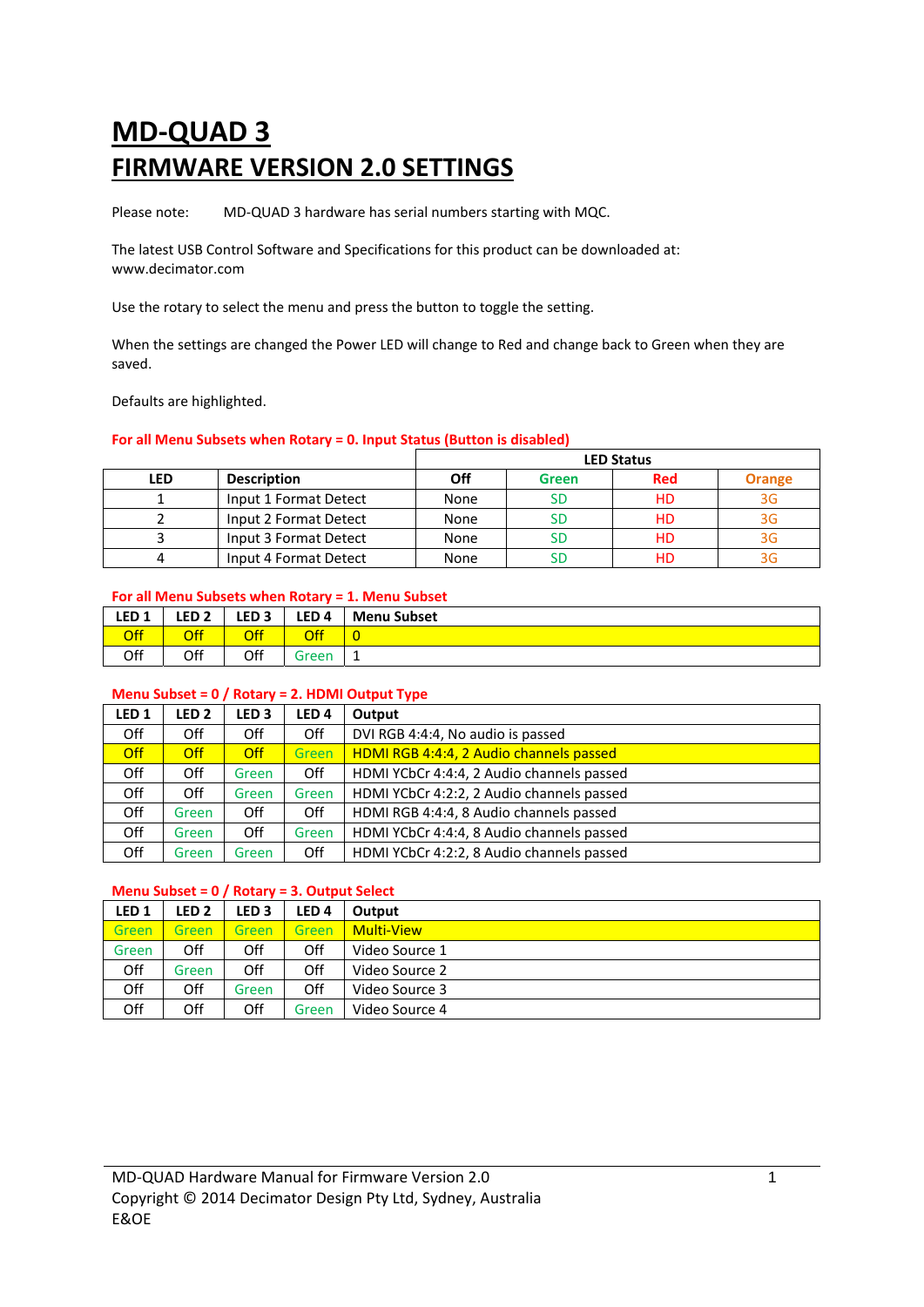#### **Menu Subset = 0 / Rotary = 4. Multi‐View Audio Source**

| LED <sub>1</sub> | LED 2      | LED <sub>3</sub> | LED 4 | Output         |
|------------------|------------|------------------|-------|----------------|
| Green            | <b>Off</b> | <b>Off</b>       | Off   | Video Source 1 |
| Off              | Green      | Off              | Off   | Video Source 2 |
| Off              | Off        | Green            | Off   | Video Source 3 |
| Off              | Off        | Off              | Green | Video Source 4 |

# **Menu Subset = 0 / Rotary = 5. Multi‐View / Test‐Pattern Mode Output Format**

| LED <sub>1</sub> | LED <sub>2</sub> | LED <sub>3</sub> | LED <sub>4</sub> | <b>Multi-View Output Format</b> |
|------------------|------------------|------------------|------------------|---------------------------------|
| Off              | Off              | Off              | Off              | 1. SD 720x487i59.94             |
| Off              | Off              | Off              | Green            | 2. SD 720x576i50                |
| Off              | Off              | Off              | Red              | 3. HD 1920x1080i60              |
| Off              | Off              | <b>Off</b>       | <b>Orange</b>    | 4. HD 1920x1080i59.94           |
| Off              | Off              | Green            | Off              | 5. HD 1920x1080i50              |
| Off              | Off              | Green            | Green            | 6. HD 1920x1080psf30            |
| Off              | Off              | Green            | Red              | 7. HD 1920x1080psf29.97         |
| Off              | Off              | Green            | <b>Orange</b>    | 8. HD 1920x1080psf25            |
| Off              | Off              | Red              | Off              | 9. HD 1920x1080psf24            |
| Off              | Off              | Red              | Green            | 10. HD 1920x1080psf23.98        |
| Off              | Off              | Red              | Red              | 11. HD 1920x1080p30             |
| Off              | Off              | Red              | <b>Orange</b>    | 12. HD 1920x1080p29.97          |
| Off              | Off              | <b>Orange</b>    | Off              | 13. HD 1920x1080p25             |
| Off              | Off              | <b>Orange</b>    | Green            | 14. HD 1920x1080p24             |
| Off              | Off              | <b>Orange</b>    | Red              | 15. HD 1920x1080p23.98          |
| Off              | Off              | <b>Orange</b>    | <b>Orange</b>    | 16. HD 1280x720p60              |
| Off              | Green            | Off              | Off              | 17. HD 1280x720p59.94           |
| Off              | Green            | Off              | Green            | 18. HD 1280x720p50              |
| Off              | Green            | Off              | Red              | 19. HD 1280x720p30              |
| Off              | Green            | Off              | <b>Orange</b>    | 20. HD 1280x720p29.97           |
| Off              | Green            | Green            | Off              | 21. HD 1280x720p25              |
| Off              | Green            | Green            | Green            | 22. HD 1280x720p24              |
| Off              | Green            | Green            | Red              | 23. HD 1280x720p23.98           |
| Off              | Green            | Green            | <b>Orange</b>    | 24.3G 1920x1080p60              |
| Off              | Green            | Red              | Off              | 25.3G 1920x1080p59.94           |
| Off              | Green            | Red              | Green            | 26.3G 1920x1080p50              |

# **Menu Subset = 0 / Rotary = 6. Multi‐View Windows**

| LED <sub>1</sub> | LED 2 | LED <sub>3</sub> | LED <sub>4</sub> | <b>Multi-View Windows</b> |
|------------------|-------|------------------|------------------|---------------------------|
| Off              | Off   | Off              | Green            |                           |
| Off              | Off   | Green            | Off              |                           |
| Off              | Off   | Green            | Green            |                           |
| <b>Off</b>       | Green | Off              | <b>Off</b>       | 4                         |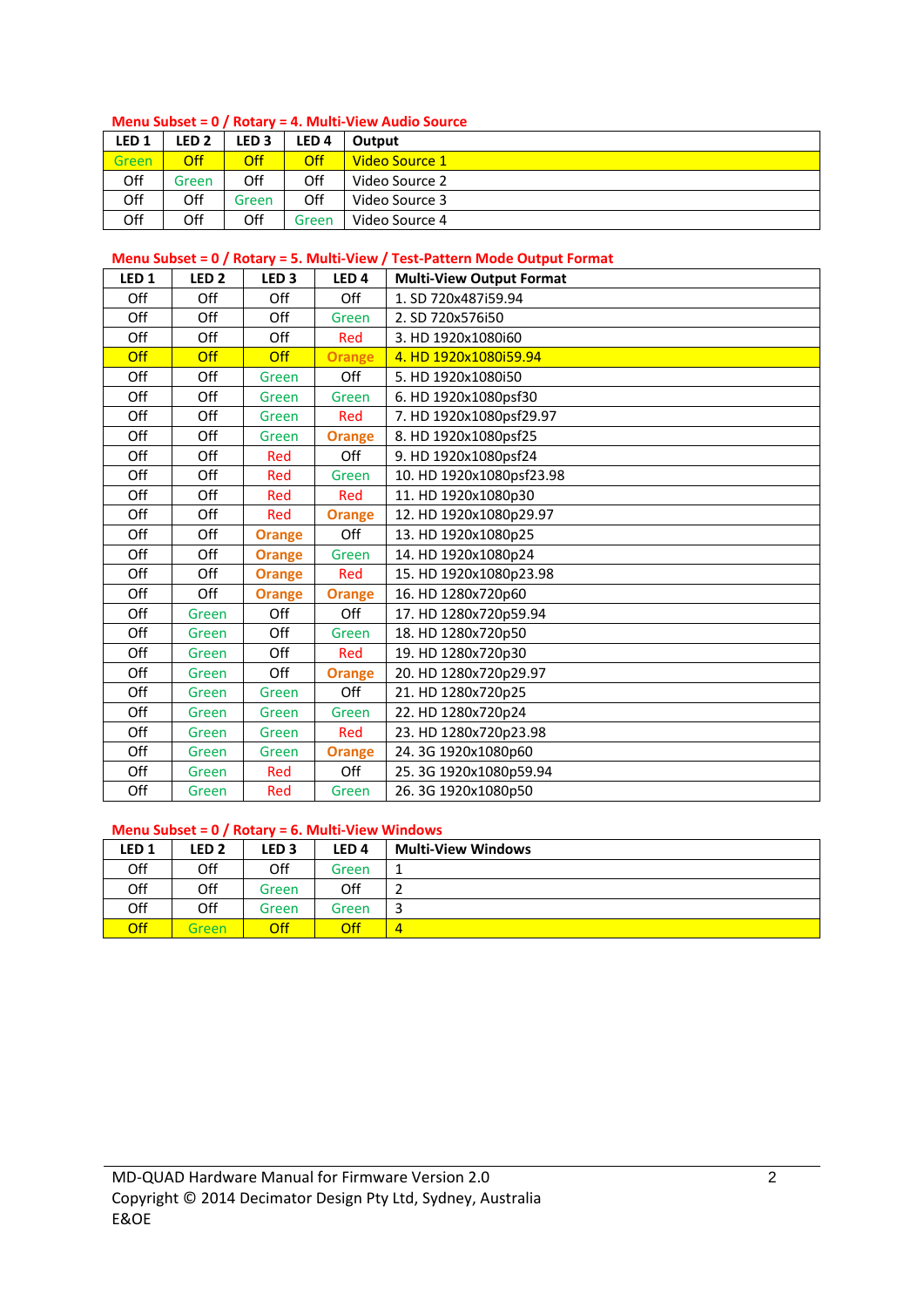|  | Menu Subset = 0 / Rotary = 7. Multi-View Layout |  |
|--|-------------------------------------------------|--|
|--|-------------------------------------------------|--|

| LED <sub>1</sub> | LED <sub>2</sub> | LED <sub>3</sub> | LED <sub>4</sub> | <b>Description</b>                         |
|------------------|------------------|------------------|------------------|--------------------------------------------|
| Off              | Off              | Off              | Off              | 1. 100% of Screen Size                     |
| <b>Off</b>       | Off              | Off              | Green            | 2. 100% of Screen Size with Border         |
| Off              | Off              | Off              | <b>Red</b>       | 3.90% of Screen Size                       |
| Off              | Off              | Off              | <b>Orange</b>    | 4.90% of Screen Size with Border           |
| Off              | Off              | Green            | Off              | 5. 100% of Screen Size with Gap            |
| Off              | Off              | Green            | Green            | 6. 100% of Screen Size with Border and Gap |
| Off              | Off              | Green            | Red              | 7.90% of Screen Size with Gap              |
| Off              | Off              | Green            | <b>Orange</b>    | 8. 90% of Screen Size with Border and Gap  |
| Off              | Off              | Red              | Off              | 9. Custom                                  |
| Off              | Off              | Red              | Green            | 10. Custom                                 |
| Off              | Off              | Red              | Red              | 11. Custom                                 |
| Off              | Off              | Red              | <b>Orange</b>    | 12. Custom                                 |
| Off              | Off              | <b>Orange</b>    | Off              | 13. Custom                                 |
| Off              | Off              | <b>Orange</b>    | Green            | 14. Custom                                 |
| Off              | Off              | <b>Orange</b>    | Red              | 15. Custom                                 |
| Off              | Off              | <b>Orange</b>    | <b>Orange</b>    | 16. Custom                                 |
| Off              | Green            | Off              | Off              | 17. Custom                                 |
| Off              | Green            | Off              | Green            | 18. Custom                                 |
| Off              | Green            | Off              | Red              | 19. Custom                                 |
| Off              | Green            | Off              | <b>Orange</b>    | 20. Custom                                 |
| Off              | Green            | Green            | Off              | 21. Custom                                 |
| Off              | Green            | Green            | Green            | 22. Custom                                 |
| Off              | Green            | Green            | Red              | 23. Custom                                 |
| Off              | Green            | Green            | <b>Orange</b>    | 24. Custom                                 |
| Off              | Green            | Red              | Off              | 25. Custom                                 |
| Off              | Green            | Red              | Green            | 26. Custom                                 |
| Off              | Green            | Red              | Red              | 27. Custom                                 |
| Off              | Green            | Red              | <b>Orange</b>    | 28. Custom                                 |
| Off              | Green            | <b>Orange</b>    | Off              | 29. Custom                                 |
| Off              | Green            | <b>Orange</b>    | Green            | 30. Custom                                 |
| Off              | Green            | <b>Orange</b>    | <b>Red</b>       | 31. Top to Bottom                          |
| Off              | Green            | <b>Orange</b>    | <b>Orange</b>    | 32. Left to Right                          |

#### **Menu Subset = 0 / Rotary = 8. Select Input/s to Configure**

| LED <sub>1</sub> | LED <sub>2</sub> | LED <sub>3</sub> | LED <sub>4</sub> | Selected Input to configure |
|------------------|------------------|------------------|------------------|-----------------------------|
| Off              | <b>Off</b>       | <b>Off</b>       | Off              | <b>All inputs</b>           |
| Green            | Off              | Off              | Off              | Video Source 1              |
| Off              | Green            | Off              | Off              | Video Source 2              |
| Off              | Off              | Green            | Off              | Video Source 3              |
| Off              | Off              | Off              | Green            | Video Source 4              |

# **Menu Subset = 0 / Rotary = 9. UMD Enable for Selected Input/s**

|            |                    |     | <b>LED Status</b> |
|------------|--------------------|-----|-------------------|
| <b>LED</b> | <b>Description</b> | Off | Green             |
|            | <b>UMD Enable</b>  | Off |                   |

LED 2, 3 and 4 are off.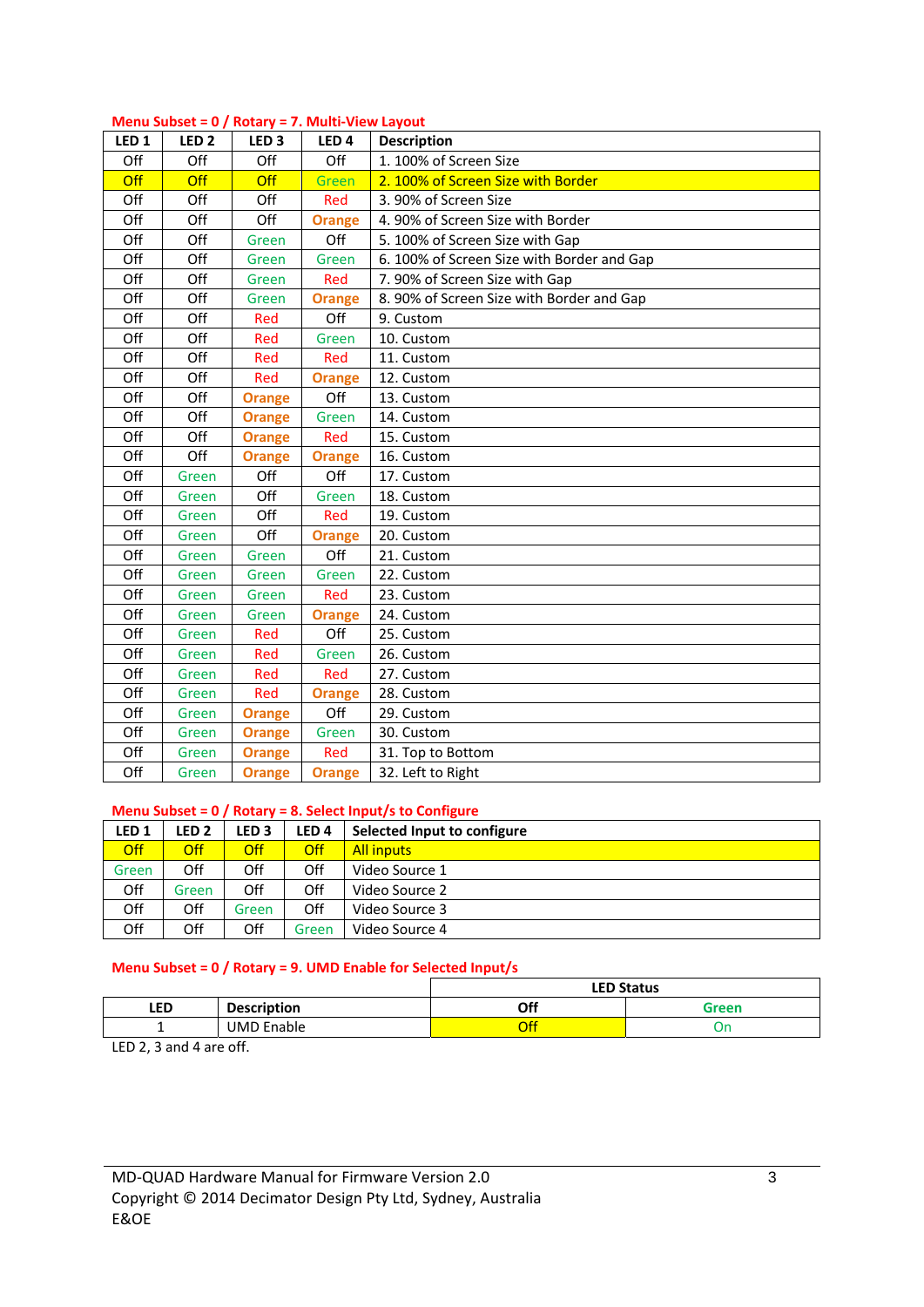# **Menu Subset = 0 / Rotary = A. Audio Meter Enable for Selected Input/s**

| LED <sub>1</sub> | LED <sub>2</sub> | LED <sub>3</sub> | LED <sub>4</sub> | <b>Description</b>                  |
|------------------|------------------|------------------|------------------|-------------------------------------|
| <b>Off</b>       | <b>Off</b>       | <b>Off</b>       | <b>Off</b>       | <b>Off</b>                          |
| Off              | Green            | Off              | Off              | 1 Pairs on Left                     |
| Green            | Off              | Off              | Off              | 2 Pairs on Left                     |
| Off              | Off              | Off              | Green            | 1 Pairs on Right                    |
| Off              | Green            | Off              | Green            | 1 Pairs on Left and Right           |
| Green            | Off              | Off              | Green            | 2 Pairs on Left and 1 Pair on Right |
| Off              | Off              | Green            | Off              | 2 Pair on Right                     |
| Off              | Green            | Green            | Off              | 1 Pairs on Left and 2 Pair on Right |
| Green            | Off              | Green            | Off              | 2 Pairs on Left and 2 Pair on Right |

# **Menu Subset = 0 / Rotary = B. Audio Bar Scale**

| LED <sub>1</sub> | LED <sub>2</sub> | LED <sub>3</sub> | LED <sub>4</sub> | <b>Reference Level</b> |
|------------------|------------------|------------------|------------------|------------------------|
| <b>Off</b>       | <b>Off</b>       | Off              | <b>Off</b>       | <b>AES/EBU</b>         |
| Off              | Off              | Off              | Green            | VU                     |
| Off              | Off              | Green            | Off              | <b>Extended VU</b>     |
| Off              | Off              | Green            | Green            | BBC (IEC 2a)           |
| Off              | Green            | Off              | Off              | EBU (IEC 2b)           |
| Off              | Green            | Off              | Green            | DIN (IEC 2b)           |
| Off              | Green            | Green            | Off              | NORDIC (IEC 2b)        |

# **Menu Subset = 0 / Rotary = C. Audio Test Signals**

| LED <sub>1</sub> | LED 2 | LED 3 | LED 4      | <b>Audio Test Signals</b>                             |
|------------------|-------|-------|------------|-------------------------------------------------------|
| <b>Off</b>       | Off   | Off   | <b>Off</b> | Off                                                   |
| Off              | Off   | Off   | Green      | 1kHz on Group1, Pair 1 only                           |
| Off              | Off   | Green | Off        | Pair $1 = 1$ kHz Tone, Pair $2 = 500$ Hz Tone         |
|                  |       |       |            | Pair 3 = 1kHz Broken Tone, Pair 4 = 500Hz Broken Tone |
| Off              | Off   | Green | Green      | 1kHz Tone on Left for Pair 1, 2, 3 & 4                |
|                  |       |       |            | 1kHz Broken Tone on Right for Pair 1, 2, 3 & 4        |

# **Menu Subset = 0 / Rotary = D. Test Pattern**

| LED <sub>1</sub> | LED <sub>2</sub> | LED <sub>3</sub> | LED <sub>4</sub> | <b>Test Pattern</b>     |
|------------------|------------------|------------------|------------------|-------------------------|
| <b>Off</b>       | <b>Off</b>       | <b>Off</b>       | <b>Off</b>       | 1. SMPTE HD Bars        |
| Off              | Off              | Off              | Green            | 2. Bars 100/0/100/0     |
| Off              | Off              | Off              | Red              | 3. Bars 100/0/75/0      |
| Off              | Off              | Off              | <b>Orange</b>    | 4. Bars 75/0/75/0       |
| Off              | Off              | Green            | Off              | 5. Bars 100% & Red      |
| Off              | Off              | Green            | Green            | 6. SMPTE EG 1 Bars      |
| Off              | Off              | Green            | Red              | 7. Path Equalizer & PLL |
| Off              | Off              | Green            | <b>Orange</b>    | 8. Square on 4:3 Mon.   |
| Off              | Off              | Red              | Off              | 9. Square on 16:9 Mon.  |
| Off              | Off              | Red              | Green            | 10. 5 Step Y Staircase  |
| Off              | Off              | Red              | Red              | 11. 5 Step UV Staircase |
| Off              | Off              | Red              | <b>Orange</b>    | 12. Y Sweep             |
| Off              | Off              | Orange           | Off              | 13. UV Sweep            |
| Off              | Off              | <b>Orange</b>    | Green            | 14. Y Multiburst        |
| Off              | Off              | <b>Orange</b>    | Red              | 15. UV Multiburst       |
| Off              | Off              | <b>Orange</b>    | <b>Orange</b>    | 16. Y Ramp              |
| Off              | Green            | Off              | Off              | 17. UV Ramp             |
| Off              | Green            | Off              | Green            | 18. Pluge               |
| Off              | Green            | Off              | Red              | 19. Convergence         |
| Off              | Green            | Off              | <b>Orange</b>    | 20. Tartan Bars         |

MD‐QUAD Hardware Manual for Firmware Version 2.0 Copyright © 2014 Decimator Design Pty Ltd, Sydney, Australia E&OE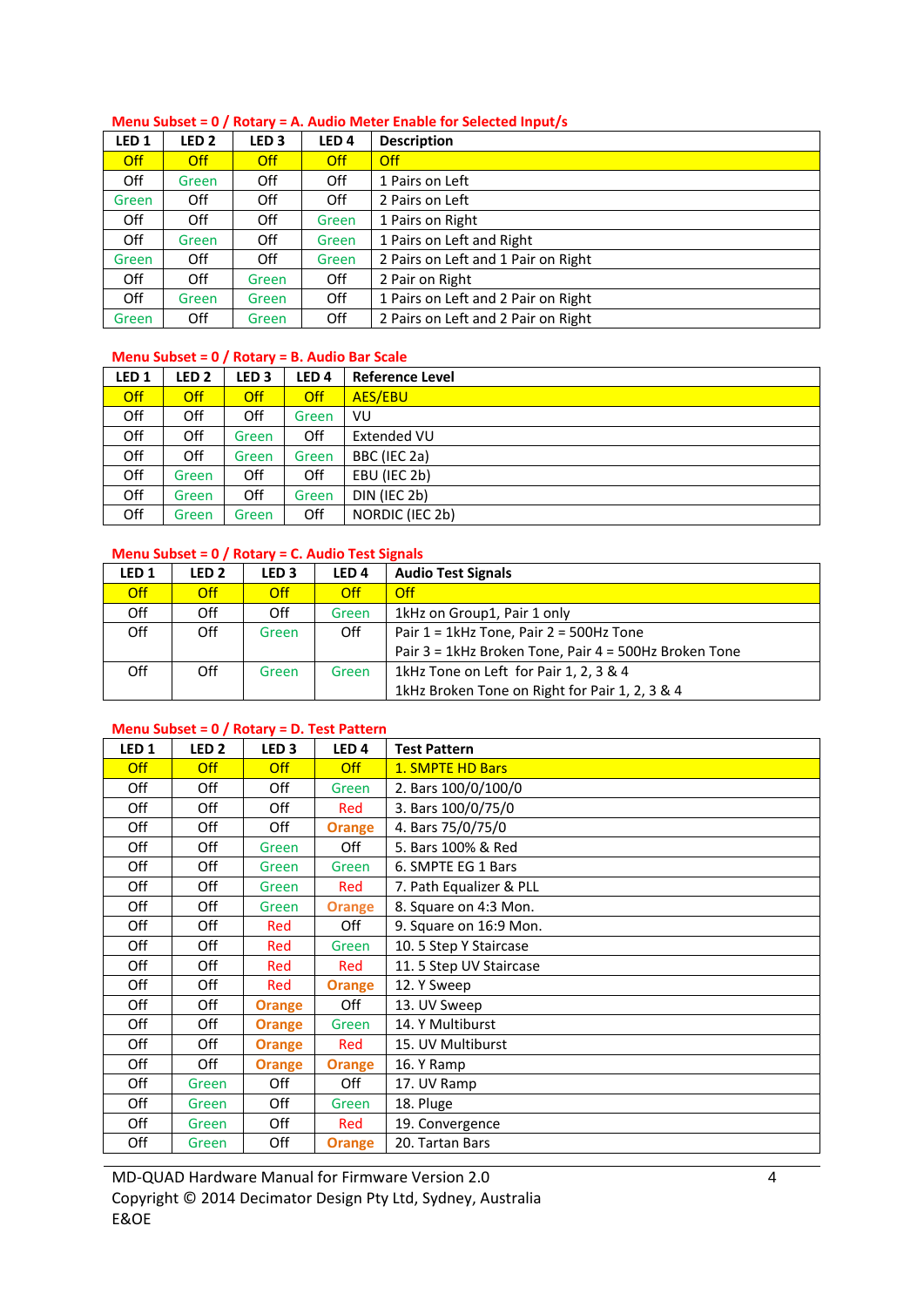|                  |                  |                  |                  | $m$ iver $\alpha$ business $\alpha$ and $\beta$ in $\alpha$ in the set of $\alpha$ in the set of $\alpha$ |
|------------------|------------------|------------------|------------------|-----------------------------------------------------------------------------------------------------------|
| LED <sub>1</sub> | LED <sub>2</sub> | LED <sub>3</sub> | LED <sub>4</sub> | <b>Test Pattern</b>                                                                                       |
| Off              | Green            | Green            | Off              | 21. 1 Field in 8 White                                                                                    |
| Off              | Green            | Green            | Green            | 22. White 100%                                                                                            |
| Off              | Green            | Green            | Red              | 23. White 75%                                                                                             |
| Off              | Green            | Green            | <b>Orange</b>    | 24. Black                                                                                                 |
| Off              | Green            | Red              | Off              | 25. Red                                                                                                   |
| Off              | Green            | Red              | Green            | 26. Yellow                                                                                                |
| Off              | Green            | Red              | Red              | 27. Green                                                                                                 |
| Off              | Green            | Red              | <b>Orange</b>    | 28. Blue                                                                                                  |
| Off              | Green            | <b>Orange</b>    | Off              | 29. Magenta                                                                                               |
| Off              | Green            | <b>Orange</b>    | Green            | 30. Cyan                                                                                                  |
| Off              | Green            | <b>Orange</b>    | Red              | 31. Y Static X ZP/L                                                                                       |
| Off              | Green            | <b>Orange</b>    | <b>Orange</b>    | 32. Y Static X ZP/H                                                                                       |
| Off              | Red              | Off              | Off              | 33. Y Static Y ZP                                                                                         |
| Off              | Red              | Off              | Green            | 34. Y Moving Left X ZP                                                                                    |
| Off              | Red              | Off              | Red              | 35. Y Moving Right X ZP                                                                                   |
| Off              | Red              | Off              | <b>Orange</b>    | 36. Y Moving Up Y ZP                                                                                      |
| Off              | Red              | Green            | Off              | 37. Y Moving Down Y ZP                                                                                    |
| Off              | Red              | Green            | Green            | 38. Y Moving Up XY ZP                                                                                     |
| Off              | Red              | Green            | Red              | 39. Y Moving Down XY ZP                                                                                   |
| Off              | Red              | Green            | <b>Orange</b>    | 40. Y Static C ZP                                                                                         |
| Off              | Red              | Red              | Off              | 41. Y Moving In CZP                                                                                       |
| Off              | Red              | Red              | Green            | 42. Y Moving Out C ZP                                                                                     |
| Off              | Red              | Red              | Red              | 43. UV Static X ZP/L                                                                                      |
| Off              | Red              | Red              | <b>Orange</b>    | 44. UV Static X ZP/H                                                                                      |
| Off              | Red              | <b>Orange</b>    | Off              | 45. UV Static Y ZP                                                                                        |
| Off              | Red              | <b>Orange</b>    | Green            | 46. UV Moving Left X ZP                                                                                   |
| Off              | Red              | <b>Orange</b>    | Red              | 47. UV Moving Right X ZP                                                                                  |
| Off              | Red              | <b>Orange</b>    | <b>Orange</b>    | 48. UV Moving Up Y ZP                                                                                     |
| Off              | <b>Orange</b>    | Off              | Off              | 49. UV Moving Down Y ZP                                                                                   |
| Off              | <b>Orange</b>    | Off              | Green            | 50. UV Moving Up XY ZP                                                                                    |
| Off              | <b>Orange</b>    | Off              | Red              | 51. UV Moving Down XY ZP                                                                                  |
| Off              | <b>Orange</b>    | Off              | <b>Orange</b>    | 52. UV Static CZP                                                                                         |
| Off              | <b>Orange</b>    | Green            | Off              | 53. UV Moving In CZP                                                                                      |
| Off              | <b>Orange</b>    | Green            | Green            | 54. UV Moving Out C ZP                                                                                    |

# **Menu Subset = 0 / Rotary = D. Test Pattern (Continued)**

# **Menu Subset = 0 / Rotary = F. Test Pattern Enable**

|            |                    |     | <b>LED Status</b> |
|------------|--------------------|-----|-------------------|
| <b>LED</b> | <b>Description</b> | Off | Green             |
|            | Test Pattern       | Off |                   |

LED 2, 3 and 4 are off.

#### **For all Menu Subsets when Rotary = E.**

Button 1 will reset all settings to their defaults.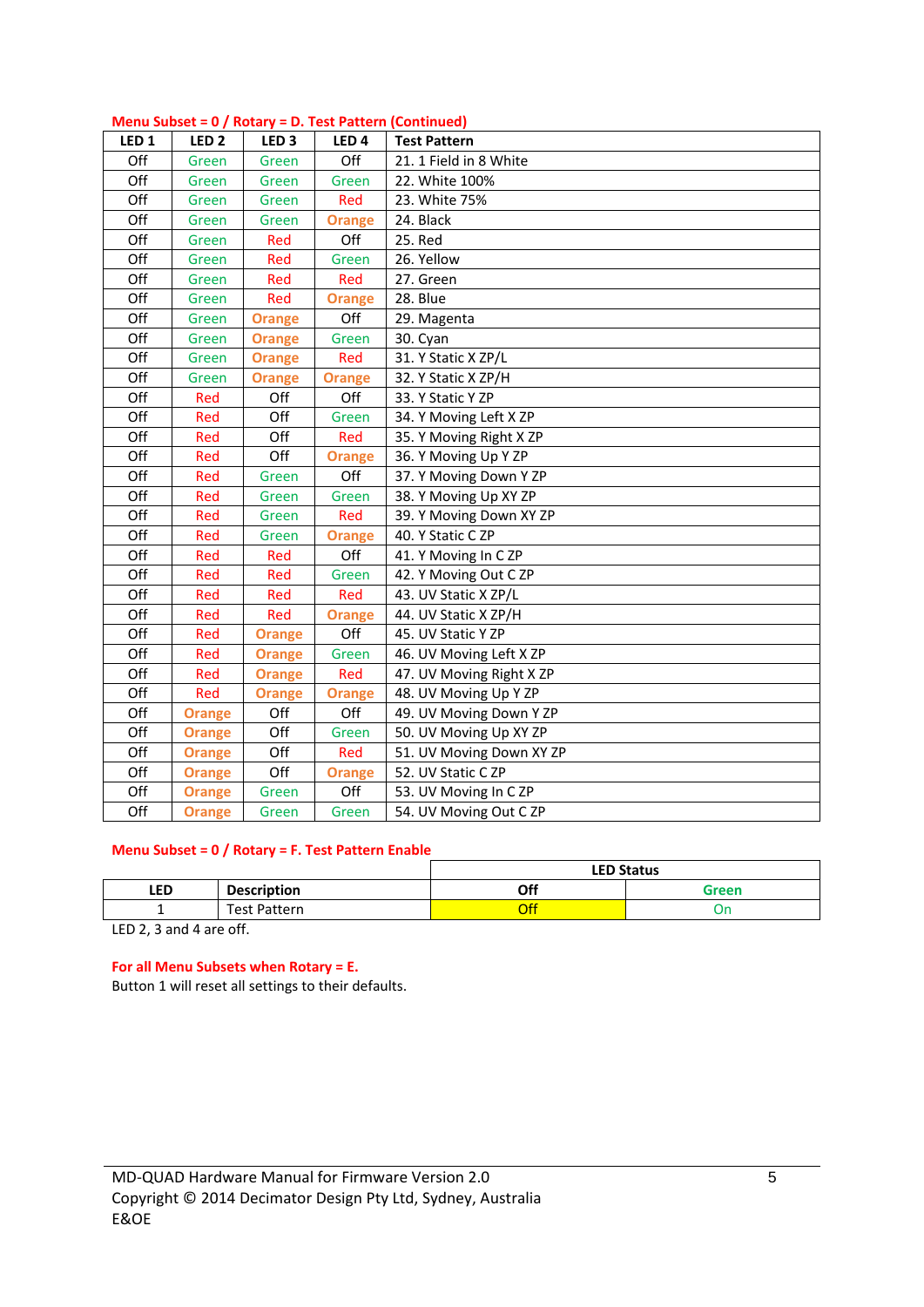# **Menu Subset = 1 / Rotary = 2. Audio Meter Style**

| LED <sub>1</sub> | LED <sub>2</sub> | LED <sub>3</sub> | LED <sub>4</sub> | Stvle                         |
|------------------|------------------|------------------|------------------|-------------------------------|
| <b>Off</b>       | Off              | Green            | <b>Green</b>     | <b>Vertical Bar and Float</b> |
| Off              | Off              | Off              | Green            | <b>Vertical Bar</b>           |
| Off              | Off              | Green            | Off              | <b>Vertical Float</b>         |

# **Menu Subset = 1 / Rotary = 3. Audio Meter Reference Level**

|            |                    |         | <b>LED Status</b> |                        |
|------------|--------------------|---------|-------------------|------------------------|
| <b>LED</b> | <b>Description</b> | Off     | Green             | Red                    |
|            | Reference Level    | -20dBFS | $-18$ dBFS        | $-15$ dBF <sup>c</sup> |
|            |                    |         |                   |                        |

LED 2, 3 and 4 are off.

# **Menu Subset = 1 / Rotary = 4. On Screen Input Format Enable**

|                      |                          |     | <b>LED Status</b> |            |
|----------------------|--------------------------|-----|-------------------|------------|
| LED.                 | <b>Description</b>       | Off | Green             | <b>Red</b> |
|                      | On Screen Format         | Off | On for 5 seconds. | Always on  |
| $\sim$ $   -$<br>. . | $\overline{\phantom{a}}$ |     |                   |            |

LED 2, 3 and 4 are off.

# **Menu Subset = 1 / Rotary = 5. Multi‐View Output Reference**

|     |                             |          | <b>LED Status</b> |
|-----|-----------------------------|----------|-------------------|
| LED | <b>Description</b>          | Off      | Green             |
|     | Multi-View Output Reference | Free-run | Video Source 1    |

LED 2, 3 and 4 are off.

# **Menu Subset = 1 / MENU = 6. GPI Configuration**

|     |                    | <b>LED Status</b>      |                 |
|-----|--------------------|------------------------|-----------------|
| LED | <b>Description</b> | Off                    | Green           |
|     | <b>GPI</b>         | <b>Configuration 1</b> | Configuration 2 |
|     |                    |                        |                 |

LED 2, 3 and 4 are off.

#### **Menu Subset = 1 / MENU = 7. 3G Output Level**

|            |                    |     | <b>LED Status</b> |
|------------|--------------------|-----|-------------------|
| <b>LED</b> | <b>Description</b> | Off | Green             |
|            | 3G Output Level    |     |                   |

LED 2, 3 and 4 are off.

#### **Menu Subset = 1 / MENU = 8, 9, A, B, C, D & F. Reserved for future use**